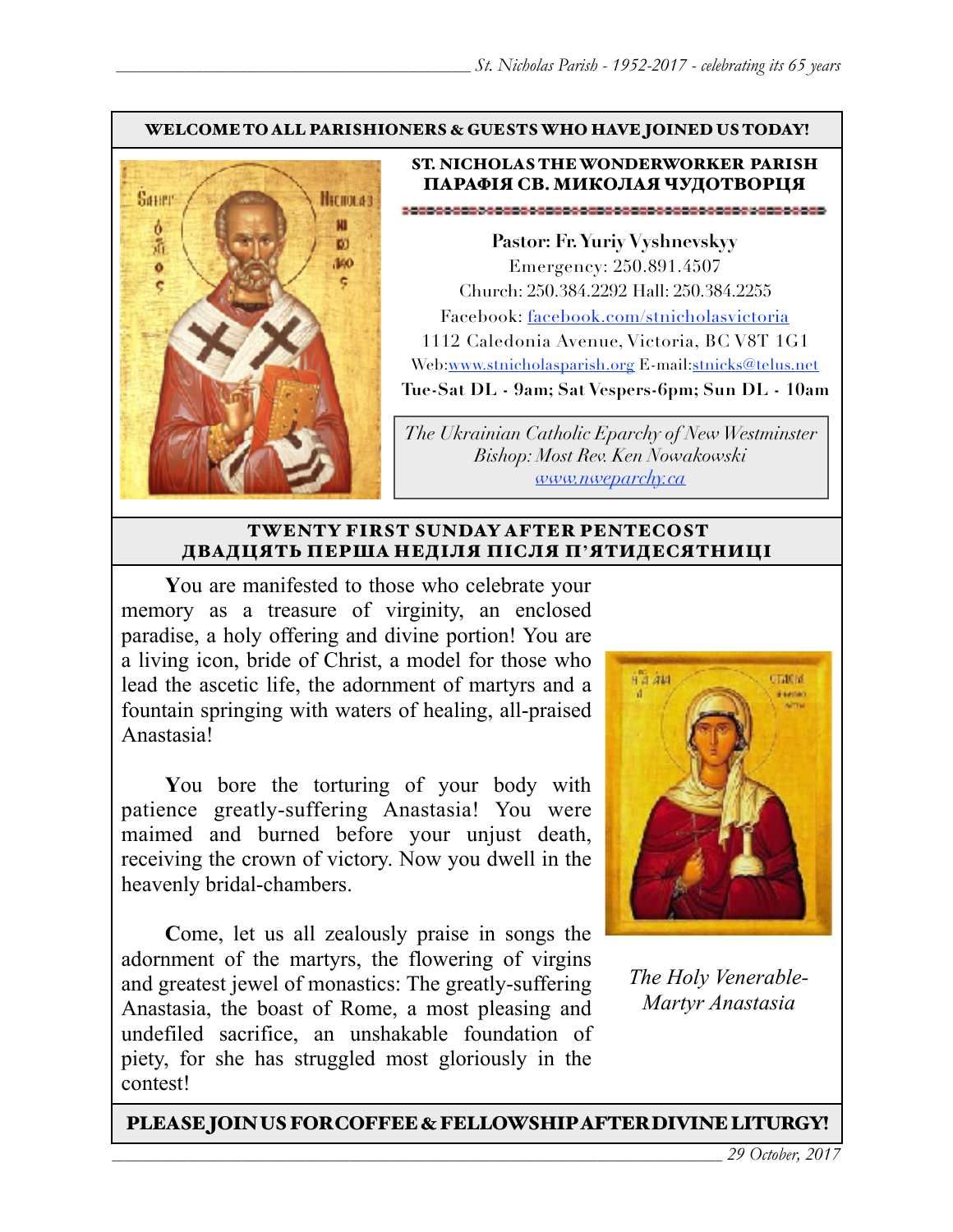| <b>SUNDAY HYMNS</b>                                                                                                                                                                                                                                                                                                                                                                                                                                                                                                                                         |                |                                                                         |                                                                                                                                                                                              |                                                         |          |  |  |
|-------------------------------------------------------------------------------------------------------------------------------------------------------------------------------------------------------------------------------------------------------------------------------------------------------------------------------------------------------------------------------------------------------------------------------------------------------------------------------------------------------------------------------------------------------------|----------------|-------------------------------------------------------------------------|----------------------------------------------------------------------------------------------------------------------------------------------------------------------------------------------|---------------------------------------------------------|----------|--|--|
| <b>OPENING HYMN</b>                                                                                                                                                                                                                                                                                                                                                                                                                                                                                                                                         |                | В Сильній Надії / Almighty Father pg. 276-278                           |                                                                                                                                                                                              |                                                         |          |  |  |
| <b>COMMUNION HYMN</b>                                                                                                                                                                                                                                                                                                                                                                                                                                                                                                                                       |                | Пливи Світами / Let All Creation pg. 256-257                            |                                                                                                                                                                                              |                                                         |          |  |  |
| <b>CLOSING HYMN</b>                                                                                                                                                                                                                                                                                                                                                                                                                                                                                                                                         |                | Наче Повний Голос Дзвону/Having Shared Your Loving Kindness pg. 270-271 |                                                                                                                                                                                              |                                                         |          |  |  |
| Please join us today in singing our Sunday hymns!                                                                                                                                                                                                                                                                                                                                                                                                                                                                                                           |                |                                                                         |                                                                                                                                                                                              |                                                         |          |  |  |
| <b>SUNDAY &amp; DAILY SCHEDULE</b>                                                                                                                                                                                                                                                                                                                                                                                                                                                                                                                          |                |                                                                         |                                                                                                                                                                                              |                                                         |          |  |  |
| SUNDAY, October 29                                                                                                                                                                                                                                                                                                                                                                                                                                                                                                                                          |                | Divine Liturgy - for the Parishioners of St Nicholas Parish             |                                                                                                                                                                                              |                                                         | 10:00 AM |  |  |
| MONDAY, October 30                                                                                                                                                                                                                                                                                                                                                                                                                                                                                                                                          |                | <b>NO SERVICES</b>                                                      |                                                                                                                                                                                              |                                                         |          |  |  |
| TUESDAY, October 31                                                                                                                                                                                                                                                                                                                                                                                                                                                                                                                                         |                | Divine Liturgy of St. John Chrysostom                                   |                                                                                                                                                                                              |                                                         | 9:00 AM  |  |  |
| <b>WEDNESDAY, November 1</b>                                                                                                                                                                                                                                                                                                                                                                                                                                                                                                                                |                | Divine Liturgy of St. John Chrysostom                                   |                                                                                                                                                                                              |                                                         | 9:00 AM  |  |  |
| THURSDAY, November 2                                                                                                                                                                                                                                                                                                                                                                                                                                                                                                                                        |                | Divine Liturgy of St. John Chrysostom                                   |                                                                                                                                                                                              |                                                         | 9:00 AM  |  |  |
| FRIDAY, November 3                                                                                                                                                                                                                                                                                                                                                                                                                                                                                                                                          |                | Divine Liturgy of St. John Chrysostom                                   |                                                                                                                                                                                              |                                                         | 9:00 AM  |  |  |
| SATURDAY, November 4                                                                                                                                                                                                                                                                                                                                                                                                                                                                                                                                        |                |                                                                         |                                                                                                                                                                                              | Divine Liturgy of St. John Chrysostom<br><b>Vespers</b> |          |  |  |
| SUNDAY, November 5                                                                                                                                                                                                                                                                                                                                                                                                                                                                                                                                          |                | Divine Liturgy - for the Parishioners of St Nicholas Parish             |                                                                                                                                                                                              | 10:00 AM                                                |          |  |  |
| Please Note: to request a Divine Liturgy for a special intention, please see Fr. Yuriy to arrange for it!                                                                                                                                                                                                                                                                                                                                                                                                                                                   |                |                                                                         |                                                                                                                                                                                              |                                                         |          |  |  |
|                                                                                                                                                                                                                                                                                                                                                                                                                                                                                                                                                             |                |                                                                         | <b>SUNDAY EPISTLE READERS</b>                                                                                                                                                                |                                                         |          |  |  |
| <b>DATE</b>                                                                                                                                                                                                                                                                                                                                                                                                                                                                                                                                                 | <b>READING</b> |                                                                         | <b>UKRAINIAN</b>                                                                                                                                                                             | <b>ENGLISH</b>                                          |          |  |  |
| SUNDAY, October 29                                                                                                                                                                                                                                                                                                                                                                                                                                                                                                                                          | Gal. 2:16-20   |                                                                         | Liliia Palyvoda                                                                                                                                                                              | Peter Iwanuck                                           |          |  |  |
| SUNDAY, November 5                                                                                                                                                                                                                                                                                                                                                                                                                                                                                                                                          | Gal. 6:11-18   | Motria Koropecky<br>Caroline Smudy                                      |                                                                                                                                                                                              |                                                         |          |  |  |
| SUNDAY, November 12                                                                                                                                                                                                                                                                                                                                                                                                                                                                                                                                         | Eph. 2:4-10    | Rita Vanderven<br>Yuliya Pelekhata                                      |                                                                                                                                                                                              |                                                         |          |  |  |
| SUNDAY, November 19                                                                                                                                                                                                                                                                                                                                                                                                                                                                                                                                         | Eph. 2:14-22   | Glikeria Iwanuck<br>Darryl Huculak                                      |                                                                                                                                                                                              |                                                         |          |  |  |
| Thank you, Epistle readers, for your service in proclaiming God's Word!                                                                                                                                                                                                                                                                                                                                                                                                                                                                                     |                |                                                                         |                                                                                                                                                                                              |                                                         |          |  |  |
| PARISH COUNCIL EXECUTIVE                                                                                                                                                                                                                                                                                                                                                                                                                                                                                                                                    |                |                                                                         | PASTORAL MINISTRY & HOLY MYSTERIES                                                                                                                                                           |                                                         |          |  |  |
| CHAIRPERSONAlec Rossa - 250.472.3374<br>SECRETARYCindy Lazaruk - 778.677.9072<br>TREASURERWilliam Vanderven - 250.478.1458<br>FINANCIAL SECRETARYDavid Newberry - 250.598.8197<br>FUNDRAISING/HALL RENTALRobert Herchak - 250.386.7872<br>MAINTENANCEMurray Chapman - 250.658.4769<br>LITURGICAL COMMITTEEMotria Koropecky - 250.658.3051<br>MEMBER AT LARGELiliia Palyvoda - 250.857.1683<br>VIBRANT PARISHDarlene DeMerchant - 250.727.3837<br><b>Requires &amp; Wille</b> : Leaving a bequeath is a process of giving a donation through your will It is |                |                                                                         | BAPTISMSby appointment<br>MARRIAGESsix months notice should<br>be given to the parish priest, and he should be<br>contacted before any other arrangements are made<br>FUNERALSby appointment |                                                         |          |  |  |

Bequests & Wills: Leaving a bequeath is a process of giving a donation through your will. It is simply a distribution from your estate to a charitable organization through your last will and testament. It can be as small or as large a donation as you wish. It is important that you talk to your lawyer about the process. In your kindness please remember St Nicholas the Wonderworker Ukrainian Catholic Church in your bequeath and will. If anyone wishes to make such a bequeath in their will, the following clause may be included or added to a will: "I give, devise, and bequeath to St Nicholas the Wonderworker Ukrainian Catholic Parish - 1112 Caledonia Avenue, Victoria BC, V8T 1G1, the sum of \$  $\qquad \qquad$  (or  $\qquad \qquad$  % of my estate), to be used for the benefit of the parish and it's pastoral activities."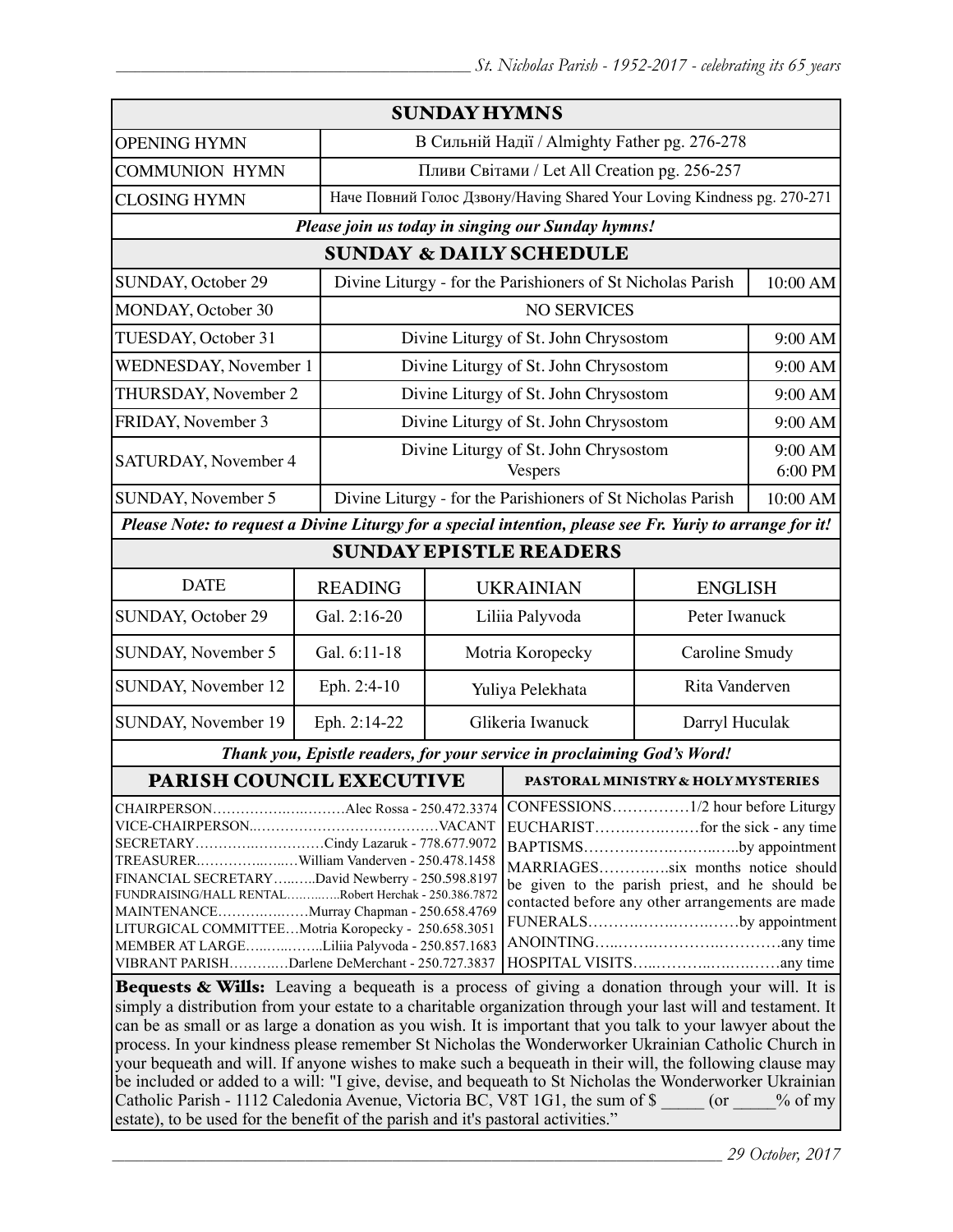## **Vibrant Parish Prayer**

**O** God, Creator of Heaven and Earth! Because of your indescribable love for us, you sent your Only-Begotten Son, Our Lord and Saviour, Jesus Christ - The Way, The Truth, and The Life and our Salvation. In His name, we turn to You. Strengthen our hearts and minds in Christian love and in unity of purpose as we strive to build a Vibrant Parish. Give us the grace to model our lives according to the Word of God. Instill in us the desire to pray and to celebrate the Holy Mysteries as one Christian Family in our Parish Community. Inspire us to follow Your great command to be a servant to the less fortunate among us! Grant this, O Lord, through the mercies and love for mankind of Your Only-Begotten Son with whom You are blessed, together with Your All-Holy, Good and Life-Giving Spirit, now and forever and ever. Amen!



# **The Vibrant Parish**

**A Place To Encounter The Living Christ** Through the word, the Holy Mysteries & Prayer, Serving One's Neighbor, Leadership Fostering & Serving Unity and Missionary Spirit (His Beatitude Sviatoslav)



## **Молитва Живої Парафії**

**Г**осподи Ісусе Христе, Пастирю Добрий, як колись Ти пригорнув заблуканих овечок, щоб вони пізнали Твій голос і були Твоїм стадом, так і сьогодні глянь ласкаво з небесних висот на нашу парафію та зішли на неї Твого Святого Духа, щоб вона була місцем пізнання радості Доброї Новини. Скріплюй нас Твоєю присутністю та єднай нас кожночасно в молитві. Даруй нам духа служіння ближньому, щоб у нашій парафії кожний міг зустріти Тебе, милостивого Бога. Благослови наш духовний провід Твоєю мудрістю і дай, щоб ніхто з нас не шкодував ні часу, ні талантів, ні матеріальних дібр для розбудови Твого царства. Єднай нас у мирі та злагоді, щоб ми були Твоєю спільнотою любові. Всели в нас місійного духа, щоб ми стали тим світилом євангельського слова, молитви і добрих діл, що кличе кожного до участі в Божественному житті, щоб славилося, Спасе, Твоє Ім'я з безначальним Твоїм Отцем та пресвятим, благим і животворящим Твоїм Духом нині, і повсякчас, і на віки віків. Амінь.

# DIVINE LITURGY PROPERS

*The Divine Liturgy - An Anthology for Worship: Liturgy - pg. 388-461; propers - pg. 341* 

**Troparion, Tone 4:** When the disciples of the Lord learned from the angel\* the glorious news of the resurrection\* and cast off the ancestral condemnation,\* they proudly told the apostles:\* "Death has been plundered!\* Christ our God is risen,\* granting to the world great mercy."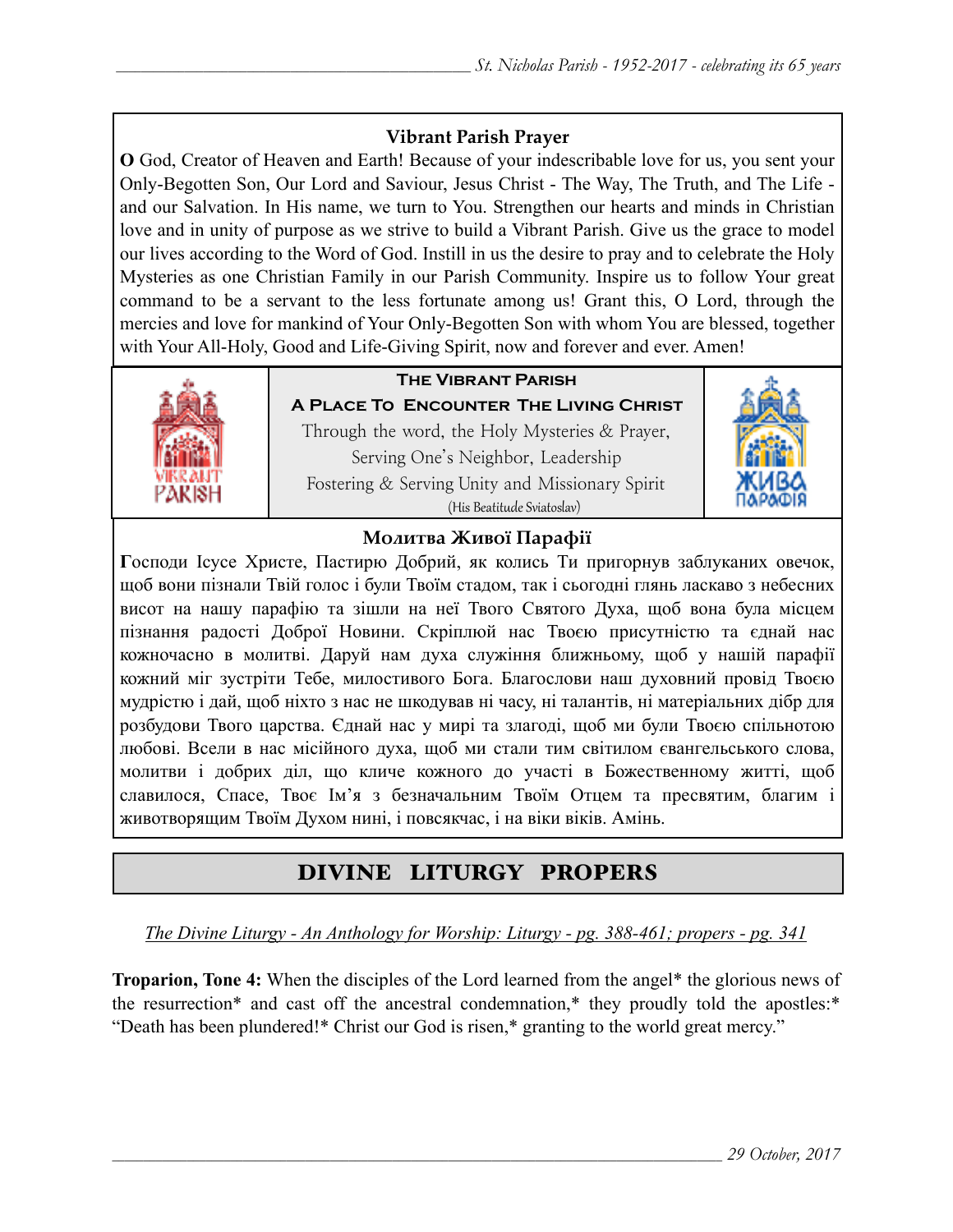**Glory: Kontakion, Tone 4:** My Saviour and Deliverer from the grave\* as God raised out of bondage the children of the earth\* and shattered the gates of Hades;\* and as Master, He rose on the third day.

**Now: Theotokion, Tone 4:** By your birth, O immaculate one,\* Joachim and Anna were freed from the reproach of childlessness,\* and Adam and Eve\* from the corruption of death.\* And your people, redeemed from the guilt of their sins,\* celebrate as they cry out to you:\* "The barren one gives birth to the Mother of God\* and nourisher of our life."

**Prokeimenon, Tone 4:** How great are Your works, O Lord\* You have made all things in wisdom. *Verse:* Bless the Lord, O my soul: O Lord my God, You are exceedingly great.

**Epistle - Gal. 2:16-20 - A reading from the letter of St. Paul to the Galatians:** Brothers and Sisters yet we know that a person is justified not by the works of the law but through faith in Jesus Christ. And we have come to believe in Christ Jesus, so that we might be justified by faith in Christ, and not by doing the works of the law, because no one will be justified by the works of the law. But if, in our effort to be justified in Christ, we ourselves have been found to be sinners, is Christ then a servant of sin? Certainly not! But if I build up again the very things that I once tore down, then I demonstrate that I am a transgressor. For through the law I died to the law, so that I might live to God. I have been crucified with Christ; and it is no longer I who live, but it is Christ who lives in me. And the life I now live in the flesh I live by faith in the Son of God, who loved me and gave himself for me.

**Alleluia, Tone 4:** *Verse:* Poise yourself and advance in triumph and reign in the cause of truth, and meekness, and justice. *Verse:* You have loved justice and hated iniquity.

**Gospel - Luke 8: 5-15 -** The Lord spoke this parable: 'A sower went out to sow his seed; and as he sowed, some fell on the path and was trampled on, and the birds of the air ate it up. Some fell on the rock; and as it grew up, it withered for lack of moisture. Some fell among thorns, and the thorns grew with it and choked it. Some fell into good soil, and when it grew, it produced a hundredfold.' As he said this, he called out, 'Let anyone with ears to hear listen!' Then his disciples asked him what this parable meant. He said, 'To you it has been given to know the secrets of the kingdom of God; but to others I speak in parables, so that "looking they may not perceive, and listening they may not understand." 'Now the parable is this: The seed is the word of God. The ones on the path are those who have heard; then the devil comes and takes away the word from their hearts, so that they may not believe and be saved. The ones on the rock are those who, when they hear the word, receive it with joy. But these have no root; they believe only for a while and in a time of testing fall away. As for what fell among the thorns, these are the ones who hear; but as they go on their way, they are choked by the cares and riches and pleasures of life, and their fruit does not mature. But as for that in the good soil, these are the ones who, when they hear the word, hold it fast in an honest and good heart, and bear fruit with patient endurance.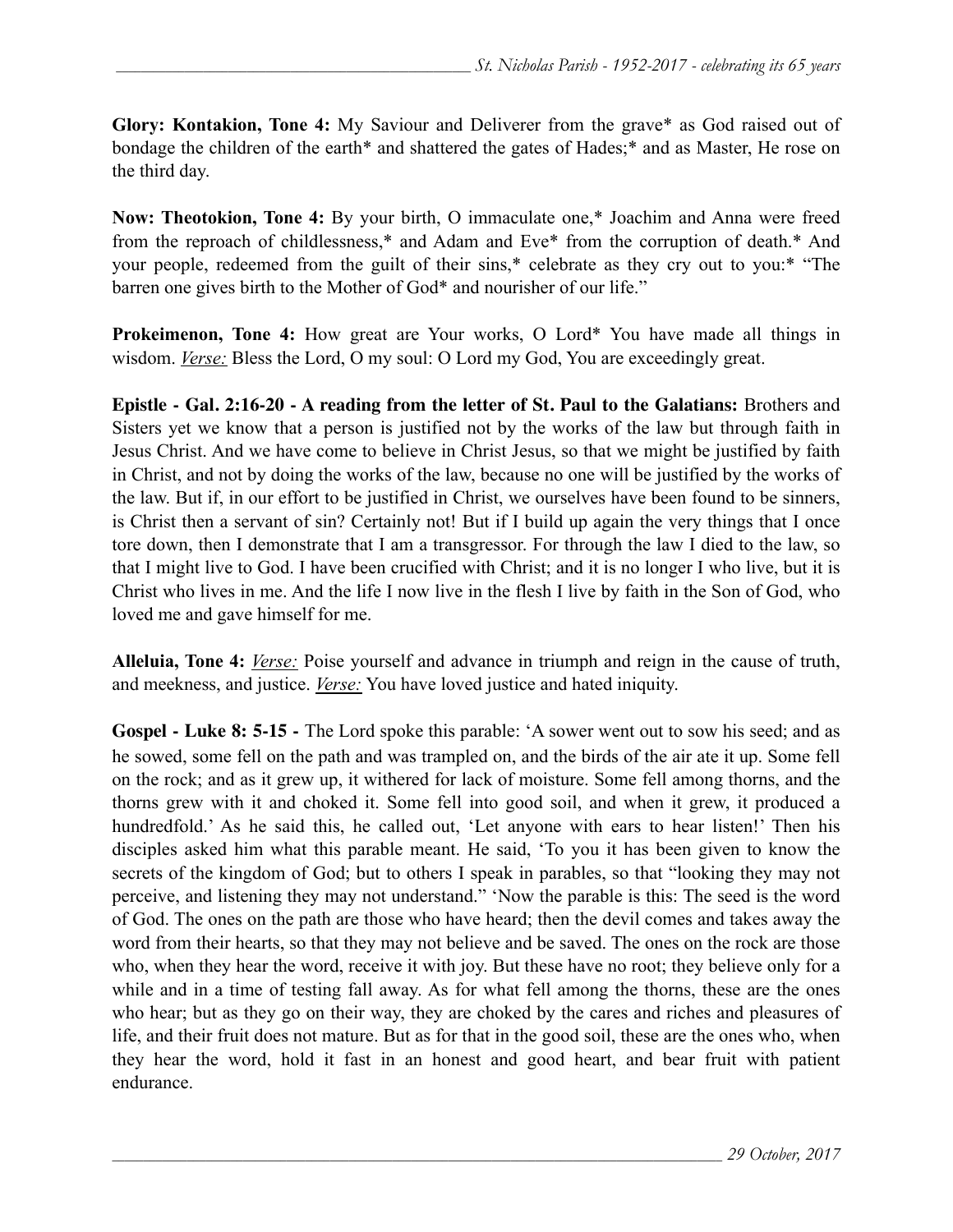**Communion Hymn:** Praise the Lord from the heavens;\* praise Him in the highest.\* Alleluia, alleluia,\* alleluia!

 $\iff$ 

**Тропар, глас 4:** Світлу про воскресіння розповідь від ангела почувши\* і від прадідного засуду звільнившись,\* Господні учениці, радіючи, казали апостолам:\* Здолано смерть, воскрес Христос Бог,\* що дає світові велику милість.

**Слава: Кондак, глас 4:** Спас і мій визволитель,\* як Бог, із гробу воскресив землян від узів\* і розбив брами адові\* та воскрес на третій день, як Владика.

**І нині: Богородичний, глас 4:** Йоаким і Анна народженням Твоїм, Пречиста, з неслави бездітности,\* Адам же і Єва від тління смерти, визволилися.\* Звільнений від вини за гріхи, Твій народ святкує, взиваючи: Неплідна народжує Богородицю і кормительку Життя нашого.

**Прокімен, глас 4:** Які величні діла Твої, Господи! Все премудрістю сотворив Ти. *Стих:* Благослови, душе моя, Господа! Господи, Боже мій, Ти вельми великий.

**Апостол - Гл. 2:16-20 - До Галатів послання Св. Ап. Павла читання:** Браття і сестри, довідавшися, що людина оправдується не ділами закону, а через віру в Ісуса Христа, ми й увірували в Христа Ісуса, щоб оправдатися нам вірою в Христа, а не ділами закону; бо ніхто не оправдається ділами закону. Коли ж, шукаючи оправдання у Христі, виявилося, що й ми самі грішники, – то невже Христос – служитель гріха? Жадним робом! Бо коли я знову відбудовую те, що зруйнував був, то я себе самого оголошую переступником. Я бо через закон для закону вмер, щоб для Бога жити: я – розп'ятий з Христом. Живу вже не я, а живе Христос у мені. А що живу тепер у тілі, то живу вірою в Божого Сина, який полюбив мене й видав себе за мене.

**Алилуя, глас 4:** *Стих:* Натягни лук і наступай, і пануй істини ради, лагідности і справедливости. *Стих:* Ти полюбив правду і зненавидів беззаконня.

**Євангеліє - Лука 8:5-15 -** Сказав Господь притчу оцю: Ось вийшов сіяч, щоб посіяти зерно своє. І, як сіяв, упало одне край дороги, і було повитоптуване, а птахи небесні його повидзьобували. Друге ж упало на ґрунт кам'янистий, і, зійшовши, усохло, не мало бо вогкости. А інше упало між терен, і вигнався терен, і його поглушив. Інше ж упало на добрую землю, і, зійшовши, уродило стокротно. Це сказавши, закликав: Хто має вуха, щоб слухати, нехай слухає! Запитали ж Його Його учні, говорячи: Що означає ця притча? А Він відказав: Вам дано пізнати таємниці Божого Царства, а іншим у притчах, щоб дивились вони і не бачили, слухали і не розуміли. Ось що означає ця притча: Зерно це Боже Слово. А котрі край дороги, це ті, хто слухає, але потім приходить диявол, і забирає слово з їхнього серця, щоб не ввірували й не спаслися вони. А що на кам'янистому ґрунті, це ті,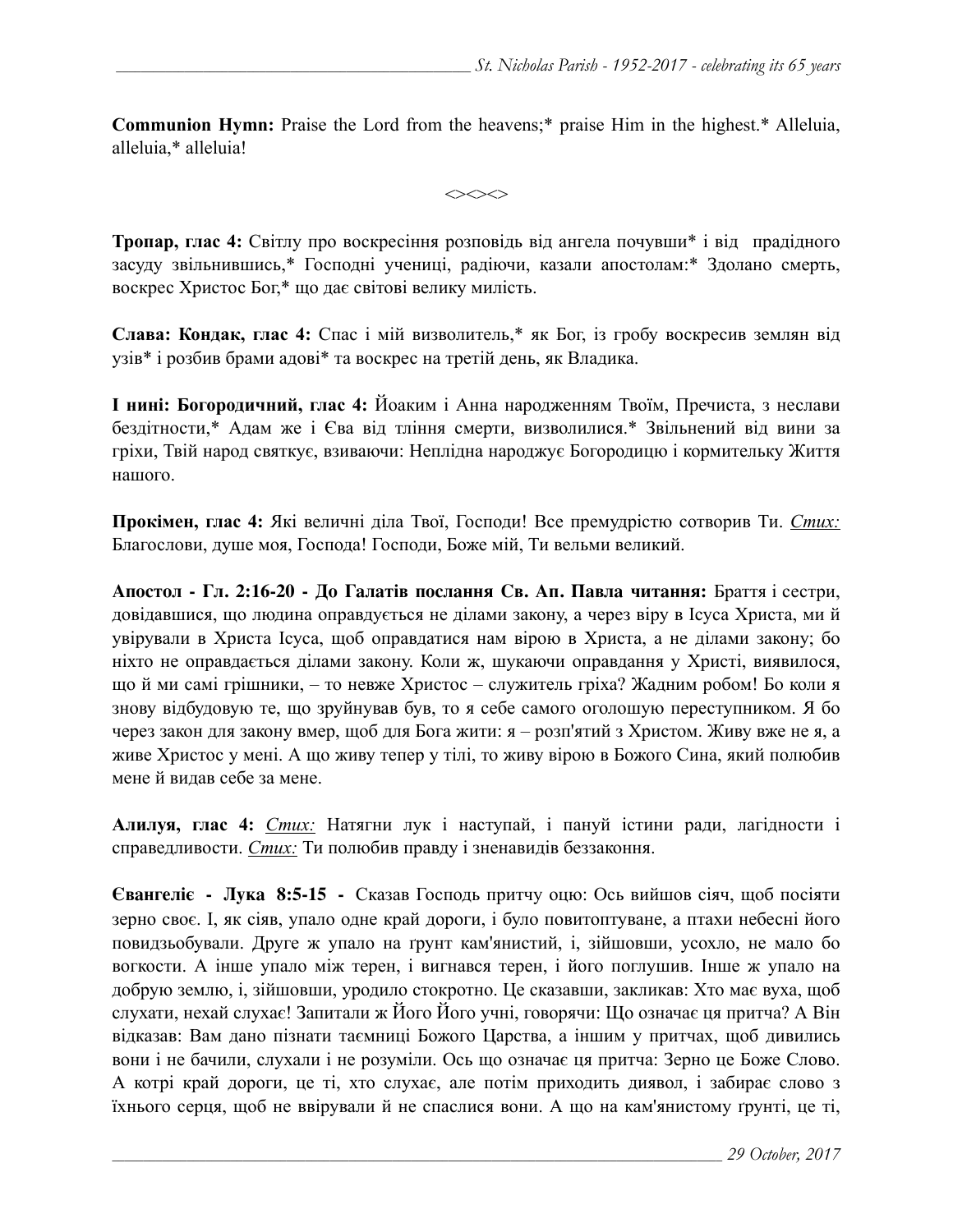хто тільки почує, то слово приймає з радістю; та кореня не мають вони, вірують дочасно, і за час випробовування відпадають. А що впало між терен, це ті, хто слухає слово, але, ходячи, бувають придушені клопотами, та багатством, та життьовими розкошами, і плоду вони не дають. А те, що на добрій землі, це оті, хто як слово почує, береже його в щирому й доброму серці, і плід приносять вони в терпеливості.

**Причасний:** Хваліте Господа з небес, хваліте Його на висотах. Алилуя, алилуя, алилуя!

# ANNOUNCEMENTS

- ✦**TODAY AFTER LITURGY:** presentation "Christ Our Pascha Catechism of the Ukrainian Catholic Church".
- ✦**PARISH COUNCIL MEETING:** Wednesday, November 1 at 6:30pm
- ✦**SUNDAY PRESENTATIONS WITH COFFEE:** Please join us for a series of presentations on the Faith, the Prayer and the Life of our Church. Presentations will be taken place on Sundays after Divine Liturgy and during our fellowship time and shouldn't last more than 30min. Sunday, Nov. 5 - "Metropolitan Andrey Sheptytsky - a gift to humanity"; Sunday, Nov. 12 - "Eastern Catholic Churches. What are they?" Stay for coffee and learn something new.
- ✦**DIOCESE OF VICTORIA JOB POSTING:** Assistant Director of Faith Formation and Evangelization – please see the bulletin board and website for a list of the responsibilities and position requirements. Please note that only those shortlisted for an interview will be contacted. Deadline for applications is November 27, 2017.
- ✦**HAPPY BIRTHDAY** to all those who celebrated their birthdays this past week. May the Lord Our God continue to bless you abundantly and the Holy Mother of God protects you at all times. Многая ЛітZaа!
- ✦**CHURCH HALL RENOVATIONS:** Dear parishioners, this past summer the parish council approved making some renovations in our church hall by updating some furnishings that were at least 20 years old and showing signs of wear and aging: \*replaced the hot water tank, \*replaced the toilets to minimize the use of water, \*installed wood laminate floor in the entire hall, \*installed tile laminate floor in the kitchen and both washrooms, \*installed carpet down the front stairs of the hall and outside the washrooms. We were able to keep the labour cost down as several members of our parish helped to remove the flooring and the stage. The total of the entire project is \$21,594.37 (\$17,550.82 - flooring; \$4,043.55 - plumbing). We are asking for your financial support to help offset the costs of the renovations. Please consider donating generously. We thank you and pray for you!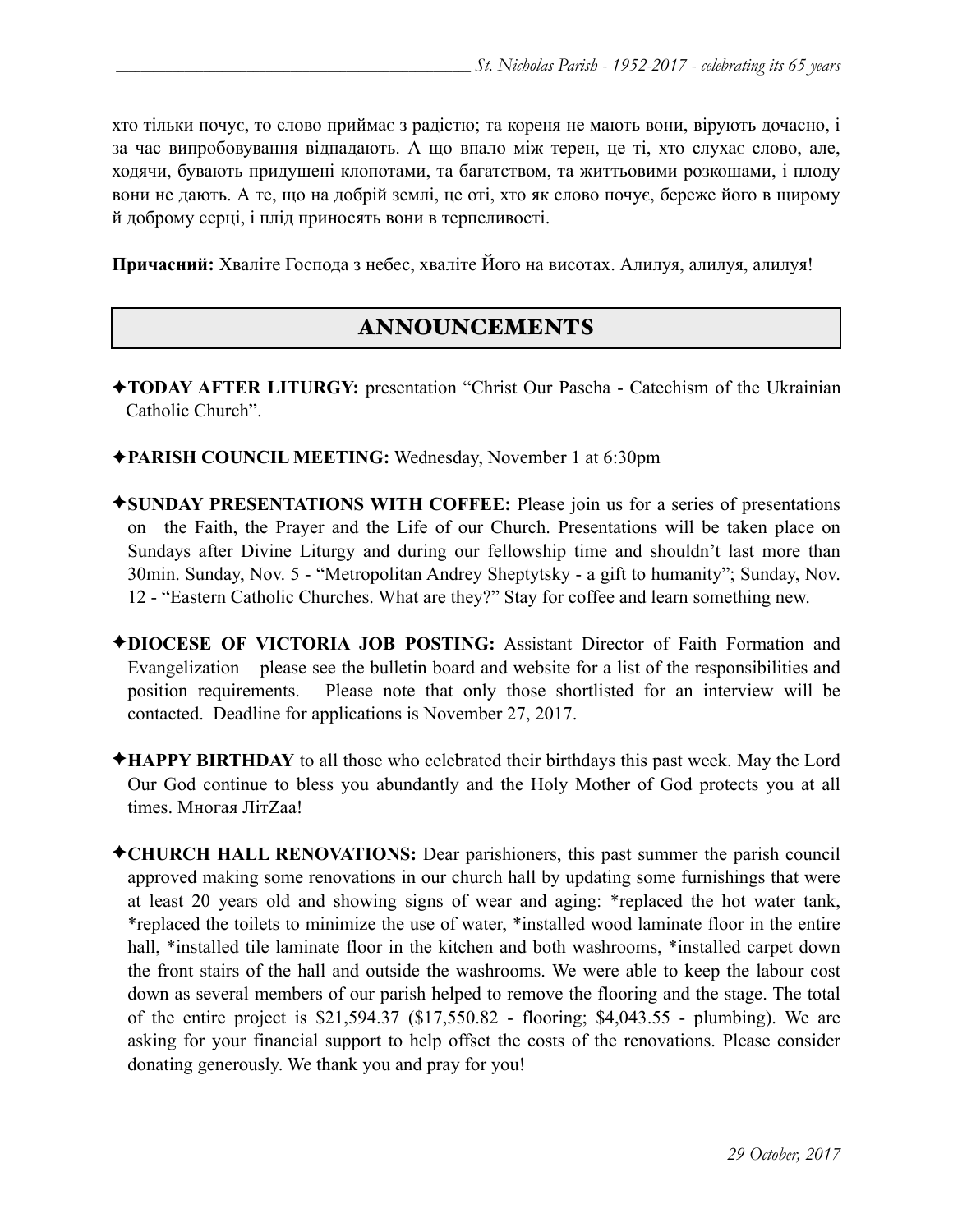- ✦**PRAYER REQUEST:** Please keep in your prayers ARTHUR BOBAY, who is recovering after surgery, and other members of our parish, our family and friends who are ailing, in hospitals, nursing homes and those who are not able to join actively in their community.
- ✦**TRAVELING ICON:** Anyone interested in gracing their home with Christ The Teacher Icon can call Darlene DeMerchant at 250.727.3837
- ✦**PARISH CALENDAR OF BIRTHDAYS & ANNIVERSARIES:** If you would like to be included in our Parish Calendar of Birthday and Anniversary celebrations, please put date in our calendar located at the church vestibule. Each week, we will list the names in our parish bulletin so we can celebrate these happy occasions together!
- ✦**JOIN OUR CHOIR:** Do you enjoy singing? Please consider joining our St Nicholas Parish Choir and remember that we ALWAYS looking for new members! Contact Motria Koropecky for details at 250.658.3051
- ✦**CATECHISM ANNOUNCEMENT:** "*And they were bringing to Him also the infants, in order that He may be touching them; but after the disciples saw it, they rebuked them. But Jesus called them to Himself and said, Let alone the little children to come to Me, and cease hindering them; for of such is the kingdom of God*." We are happy to welcome all children to our St. Nicholas The Wonderworker catechism program. Weekly classes are scheduled Sunday morning during Divine Liturgy. We want your children to learn more about their Catholic faith, sacred scripture, feast days, and religious practices and customs of the Ukrainian Catholic church. If you have any questions, please do not hesitate to contact Marian Chalifoux at 250.507.1005
- ✦**THRIFTY'S PRE-PAID FOOD CARDS** We all have to buy groceries. Why not have 6% of it returned back to the church at no extra charge! Cards are available in \$100, \$200, and \$500 denominations. Talk to Alec after today's liturgy to pre- order your cards. We need to sell A LOT of them! We encourage you to consider purchasing them for yourselves as gifts too.
- ✦**BE A STEWARD:** Have you ever wondered what more can you do to help our parish? Here are some suggestions: **Steward** of property security; **Steward** of grounds cleaning; **Steward** of cleaning church; **Steward** of church linen; **Steward** of outreach; **Steward** of caring; **Steward** of prayer; **Steward** of service. Quite often, our homebound or senior members, once active in their younger years, want to find purpose in their senior years. It's not only about doing but about "BEING" present to others. Contact Fr. Yuriy **OR** Darlene DeMerchant for more information. You will be amazed how "BEING" can make a difference.
- ✦**PARISH LIBRARY:** please visit our parish library and browse through the books on spirituality, church history, iconography, history of the Ukrainians in Canada, children's books and more… The library is located in the church vestibule.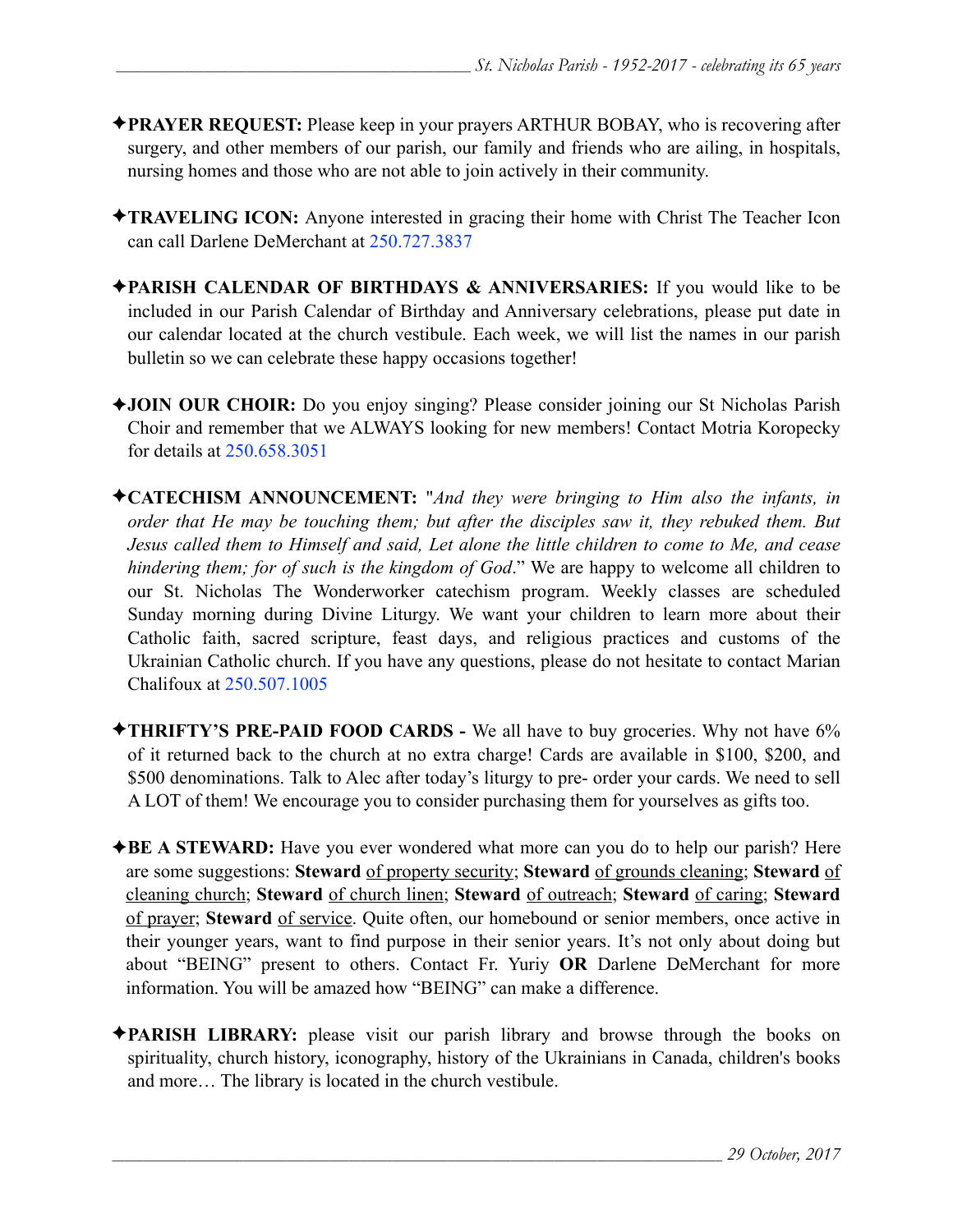| <b>TASK</b>                                                   |                                   |                                                                                                    |  |  |  |  |  |  |
|---------------------------------------------------------------|-----------------------------------|----------------------------------------------------------------------------------------------------|--|--|--|--|--|--|
|                                                               |                                   | <b>FOOD PREPARATION SCHEDULE</b>                                                                   |  |  |  |  |  |  |
|                                                               | <b>TIME</b>                       | <b>VOLUNTEERS</b>                                                                                  |  |  |  |  |  |  |
| Steam & rib cabage                                            | 9:30 - 12:00 noon                 | Need $5-6$ volunteers                                                                              |  |  |  |  |  |  |
| Make cabbage rolls                                            | 9:30 - 1:30 pm<br>(lunch served)  | Need 12-15<br>volunteers                                                                           |  |  |  |  |  |  |
| Package frozen<br>cabbage rolls                               | 9:00 - 10:30 am                   | Need 2-3 volunteers                                                                                |  |  |  |  |  |  |
| Peel potatoes                                                 | 8:30 - 10:00 am                   | Need 2-3 volunteers                                                                                |  |  |  |  |  |  |
| Make potato balls                                             | 8:30 - 11:30 am                   | Need $5-6$ volunteers                                                                              |  |  |  |  |  |  |
| Make pyrohy                                                   | 9:00 - 1:30 pm                    | Need 22-25<br>volunteers                                                                           |  |  |  |  |  |  |
| Bag frozen pyrohy                                             | 9:00 - II:00 am                   | Need 3-4 volunteers                                                                                |  |  |  |  |  |  |
| Steam & rib cabage                                            | 10:00 - 12:30 pm                  | Need $5-6$ volunteers                                                                              |  |  |  |  |  |  |
| Make cabbage rolls                                            | 10:00 - 1:30 pm<br>(lunch served) | Need 12-15<br>volunteers                                                                           |  |  |  |  |  |  |
| Package frozen<br>cabbage rolls                               | 10:00 - 11:30 am                  | Need 2-3 volunteers                                                                                |  |  |  |  |  |  |
| Make pyrohy<br>(sauerkraut & cottage<br>cheese; lunch served) | 9:00 - 1:30 pm                    | Need 20-25 volunteers                                                                              |  |  |  |  |  |  |
| Bag frozen pyrohy                                             | 9:00 - II:00 am                   | Need 3-4 volunteers                                                                                |  |  |  |  |  |  |
| Bake kolachi                                                  | 8:30 - 1:30 pm                    | Need 5-6 volunteers                                                                                |  |  |  |  |  |  |
| Bag frozen kolachi                                            | 10:00 - 11:00 am                  | Need I volunteer                                                                                   |  |  |  |  |  |  |
| Bake kolachi (if<br>needed)                                   | 8:30 - 12:30 pm                   | Need $5-6$ volunteers                                                                              |  |  |  |  |  |  |
| Set up tables,<br>package & price; put<br>up signs etc.       | $9:00 - 4:00$ pm                  | Need $5-6$ volunteers                                                                              |  |  |  |  |  |  |
| <b>FOOD FAIR</b>                                              | $8:30 - 4:00$ pm                  | Need 20+ volunteers<br>for set up, sales,<br>clean up.                                             |  |  |  |  |  |  |
|                                                               |                                   | As always your assistance in helping out with food preparation for our Christmas food Fair is much |  |  |  |  |  |  |

As always your assistance in helping out with food preparation for our Christmas food Fair is much<br>approximated as this is a major fundration for the parish. Please in the your friends to these work assistance appreciated as this is a major fundraiser for the parish. Please invite your friends to these work sessions, specially those interested in learning how to make perogies and cabbage rolls. For more information and to confirm your availability to help contact Robert at 250.386.7872 or [rlherchak@gmail.com](mailto:rlherchak@gmail.com)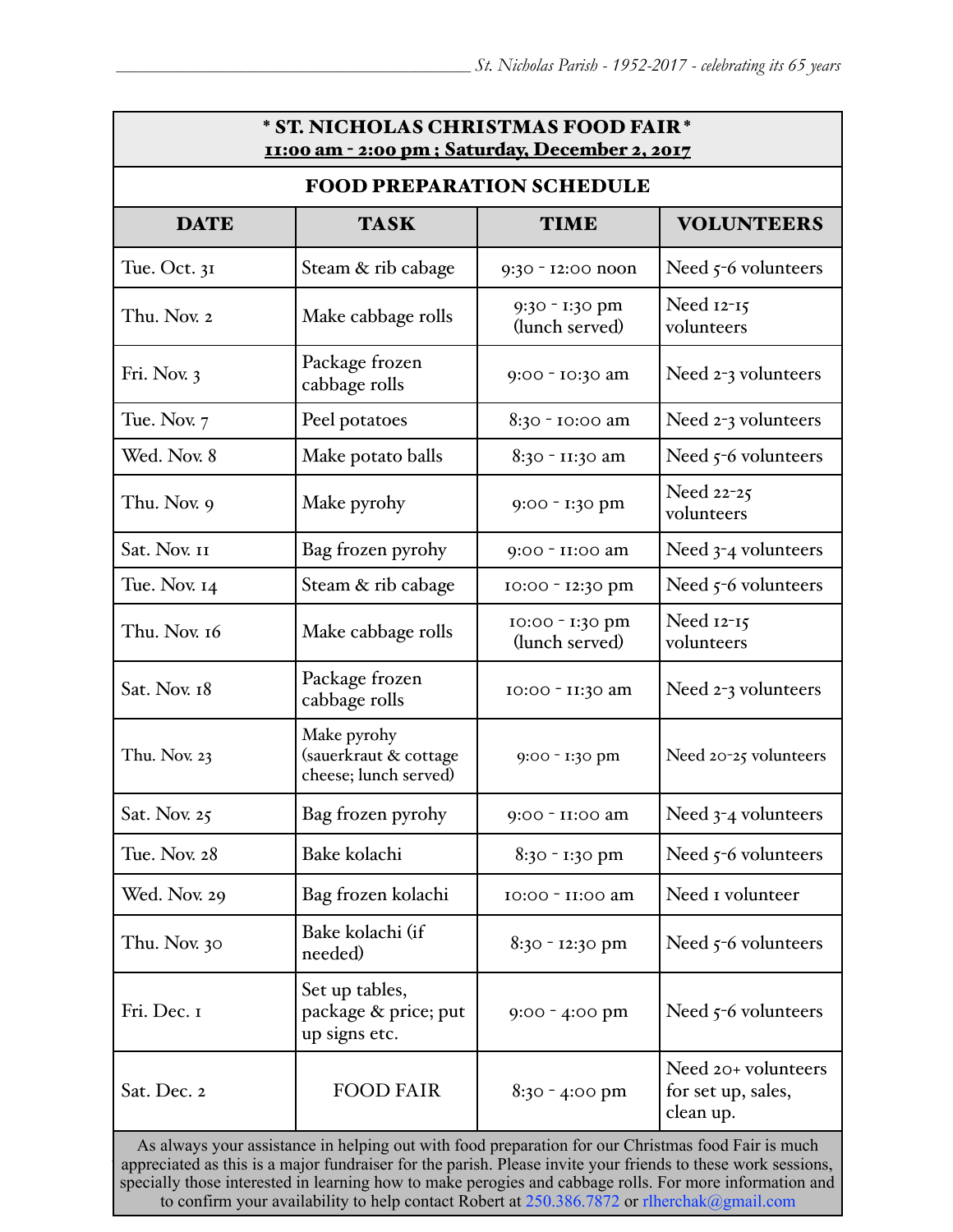- ✦**SUNDAY COFFEE VOLUNTEERS** act as hosts and serve light refreshments following the Sunday morning Divine Liturgy, providing an opportunity for the faithful to socialize with friends and visitors following their shared worship experience. We thank all of our parishioners who kind volunteer to serve refreshments. Whether you are new to the Parish, or are a longtime members, please join us for coffee.
- ✦**WE SHARE THE AIR:** Please keep it healthy and fragrant free. Someone in this area is scent-sitive. The chemicals used in scented products can make some people sick, especially those with fragrance sensitivities, asthma, allergies and other respiratory ailments. PLEASE DO NOT \*wear perfume, cologne, lotion, aftershave and other fragrances; \*USE unscented personal care products. Be Sensitive to Others. Thank you for your understanding. *St. Nicholas parish.*
- ✦**OCTOBER 22, SUNDAY DONATIONS:** Coffee: \$78.55; Vigil lights: \$8.00; Loose collection: \$80.00; Envelope collection: \$390.66; Pre-authorized donations Oct 16 to Oct 22: \$120.00

# READING THE CATECHISM *"CHRIST - OUR PASCHA"*



 The source of the Christian life is faith in the risen Christ. By its very name, Christ - Our Pascha, our Catechism already points to the Paschal foundations of our faith. This faith, formulated by the Church in the Creed, is expressed in her liturgical prayer. Through this liturgical prayer we become partakers of Christ's Passover partakers of new life in Christ. Therefore, the coupling of the Symbol of Faith with the



Anaphora *[The Anaphora, is the part of the [Divine Liturgy](https://en.wikipedia.org/wiki/Divine_Liturgy) during which the offerings of bread and wine are consecrated as the body and blood of [Christ.](https://en.wikipedia.org/wiki/Jesus)]* of the Liturgy of St. Basil the Great forms the methodological key for the text of the Catechism and the Anaphora is at the very heart of this Catechism.

 The Catechism is composed of three parts: "The Faith of the Church", "The Prayers of the Church", and "The Life of the Church." This division reflects the very essence of Christian salvation. In the prayer of the Anaphora, while remembering all the events of salvation history -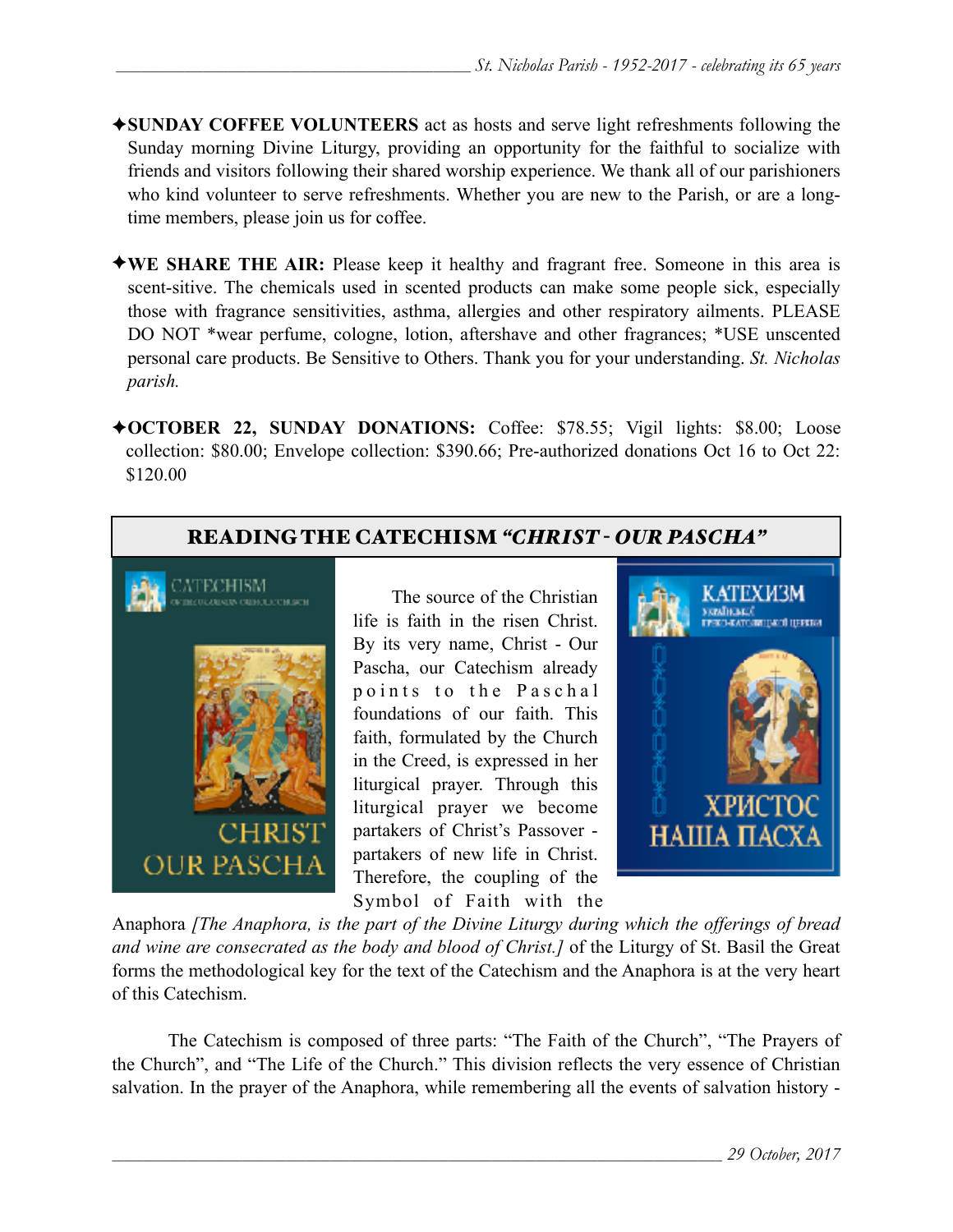the crown being the Passover of Christ - the Church professes the foundational truths of the Christian faith. These truths, along with an explanation of the Symbol of Faith, are presented in Part One of the Catechism.

Part Two of the Catechism develops the liturgical understanding of Christ's Passover, based upon the words of Christ's institution of the Eucharist at the Mystical Supper (Last Supper) and as cited by the Anaphora. This is the Eucharistic heart from which proceed all the cycles of Church's liturgical prayer (daily, weekly, yearly); from which flow the Holy Mysteries and their celebration; and from which spiritual life is born, and devotion flourishes.

 By faith and prayer the Church is filled with grace for the sanctification of humankind and the transformation of all spheres of human existence. The spiritual and moral dimensions of personal, family, and sociopolitical life, prayerfully remembered in the Anaphora, are presented in Part Three of the Catechism.

| LETTER FROM BISHOP KEN                  |
|-----------------------------------------|
|                                         |
| $C_{\text{beam}}$ $\Omega$ <sup>n</sup> |

#### **Chancery Office Eparchy of New Westminste**r

To the Rev. Clergy, Religious and Faithful of the Ukrainian Catholic Eparchy of New **Westminster** 

26 October 2017

Glory to Jesus Christ!

Dear Sisters and Brothers,

In 2016-2017 our Eparchy and indeed the entire Ukrainian Catholic Church has had as its main pastoral theme, "Service to Others". We have focused our attention on how we as a family, a Christian community can help our sisters and brothers in need in other parts of the world and also our neighbours who live in our own area and province. The need has been great especially for those who due to the wild fires that ravished so much of our British Columbian forests and forced thousands of people to flee their homes. The needs of our sisters and brothers in Ukraine continue to be somewhat overwhelming and again our faithful have contributed to lessen their suffering and show them solidarity.